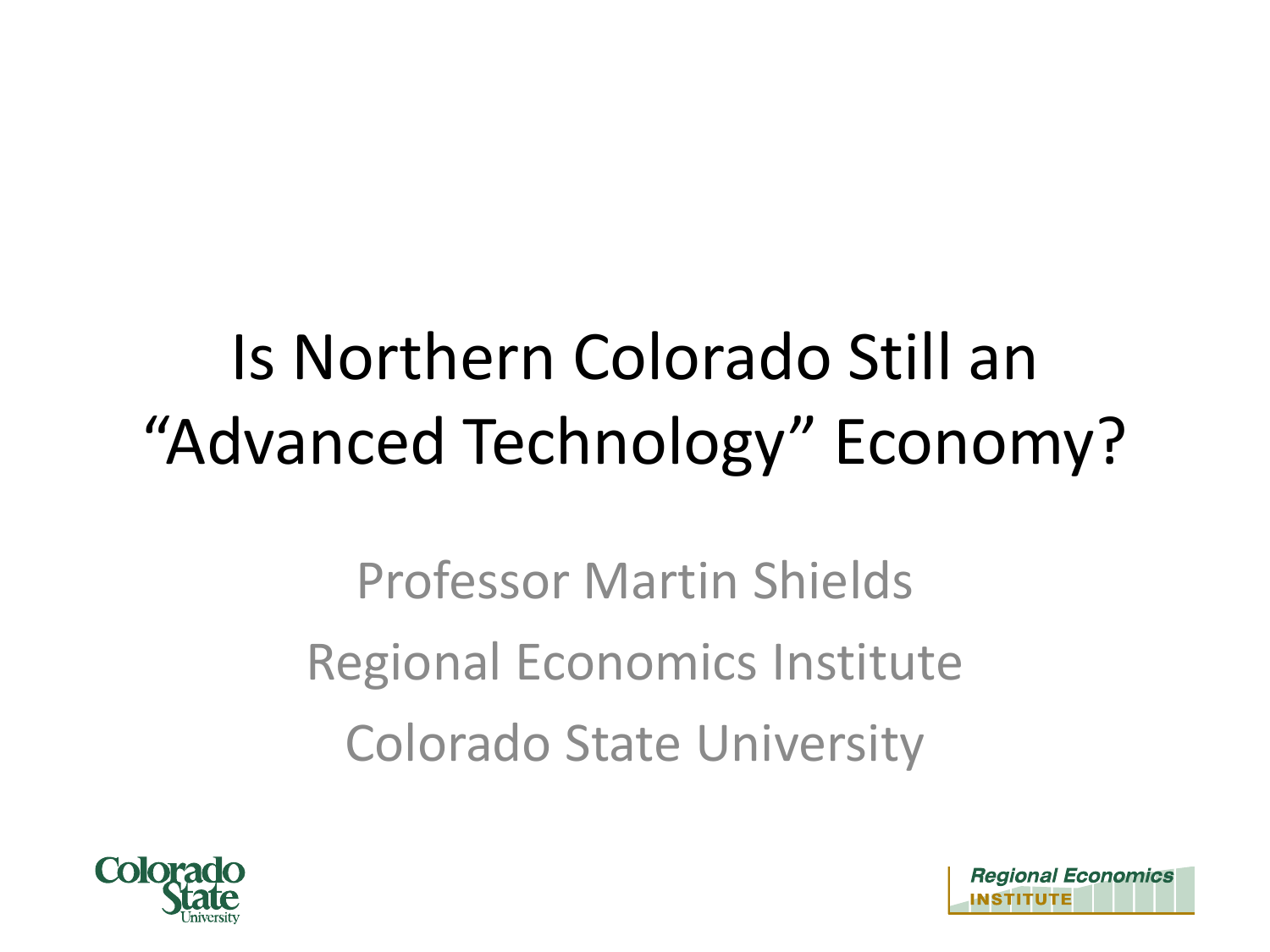#### Well, is it?

Yes!! Sorta kinda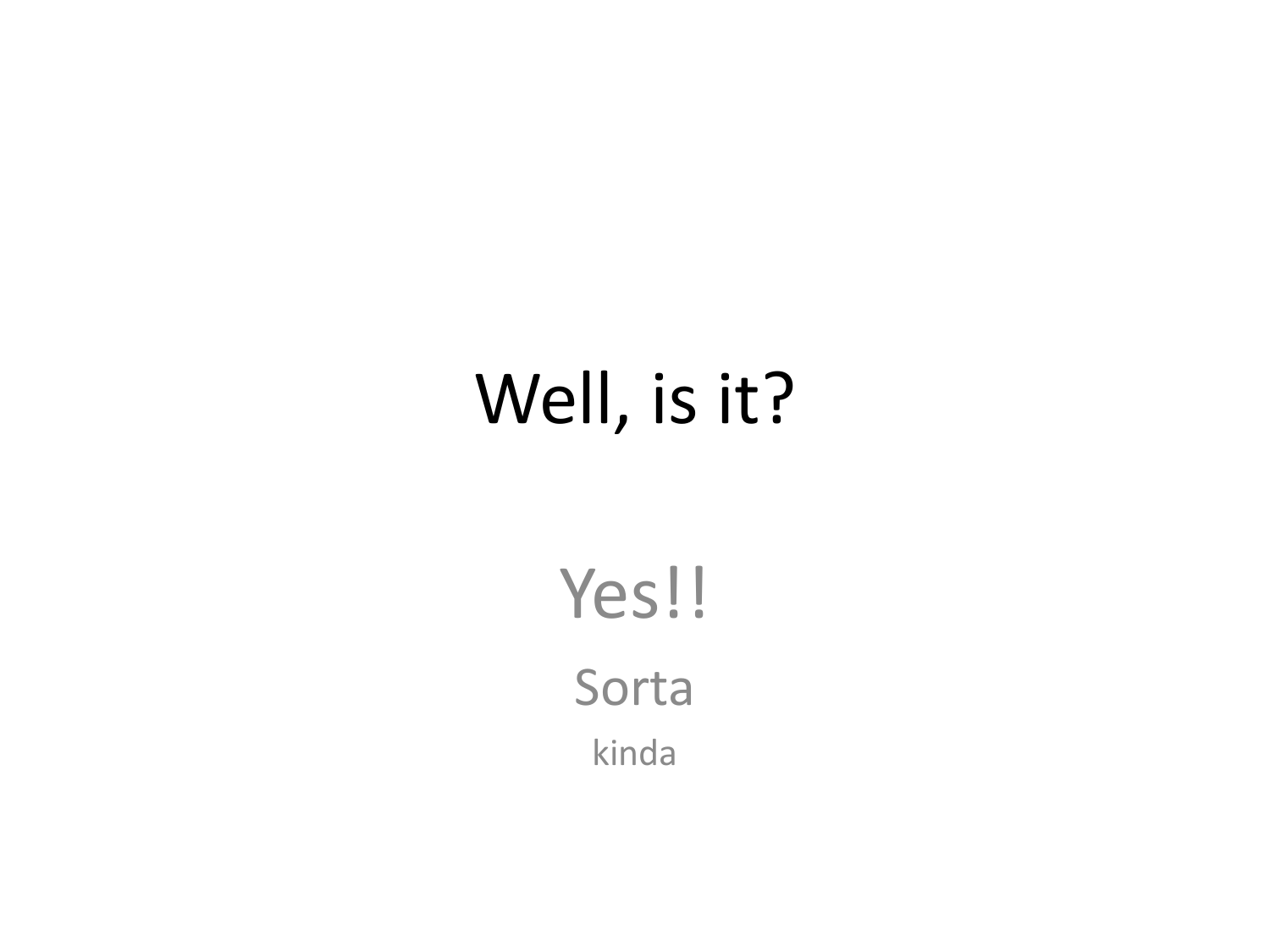# The story

- High-tech jobs and workers make up a greater share of the local economy than they do the nation's
- Yet regional technology sectors have shed a lot of jobs over the past 10 years, while the national job count has remained relatively flat
- Technology is transitioning nationally, and that has important local implications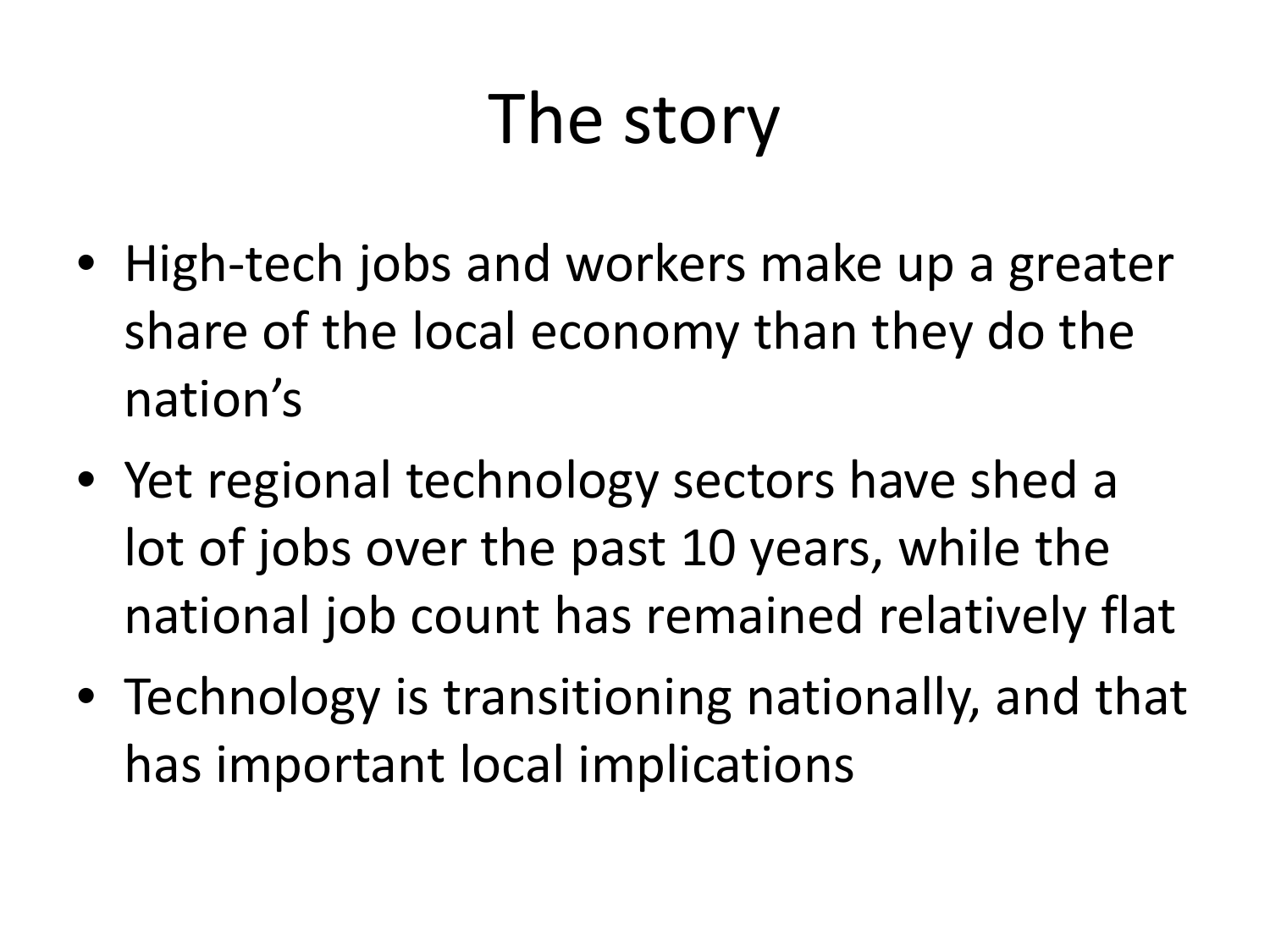# **Outline**

- How is the regional economy doing?
- A closer look at high-tech
- A few words about investment
- What about skills versus industries?
- What does this mean for the region?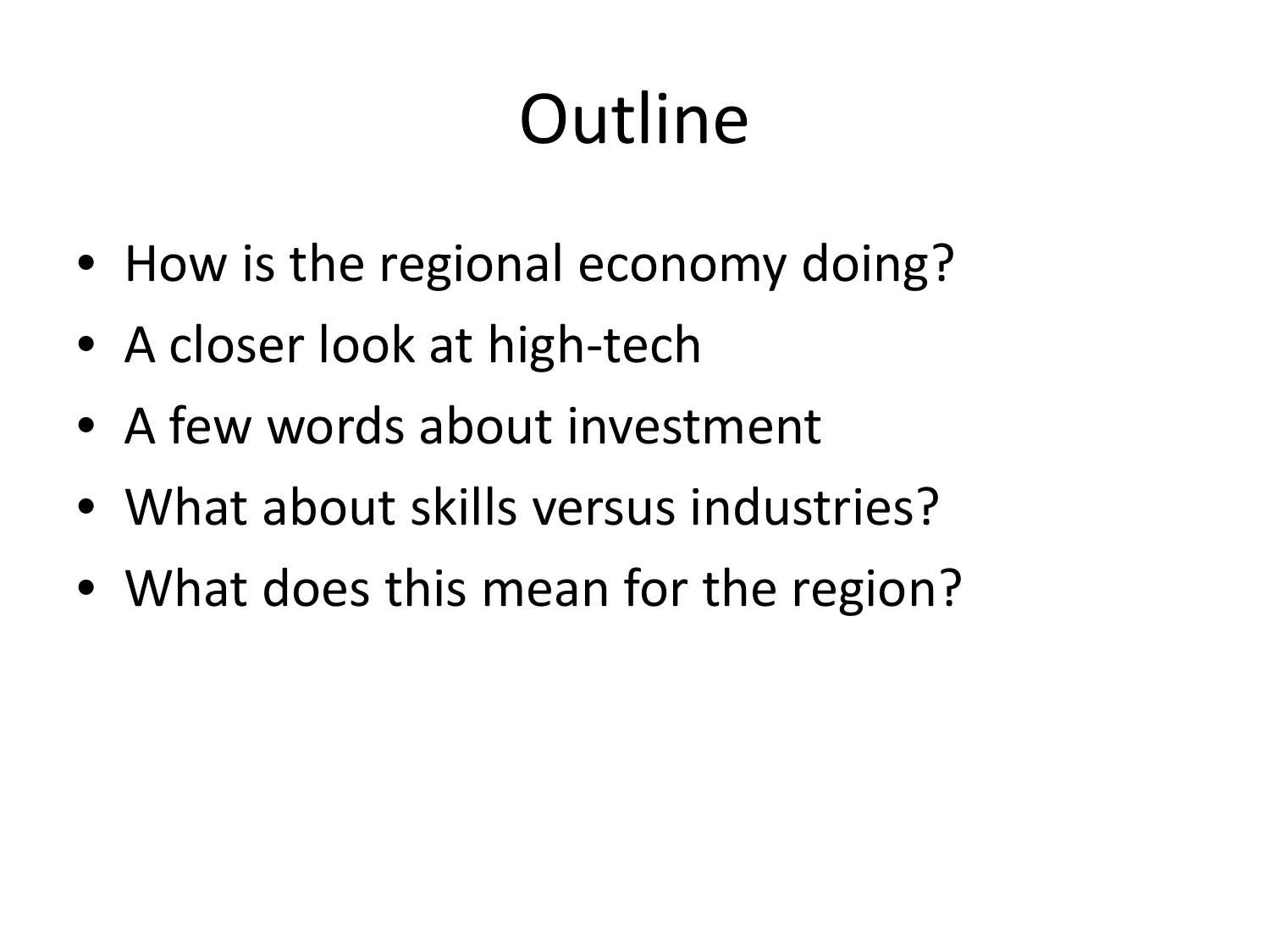How is the regional economy doing?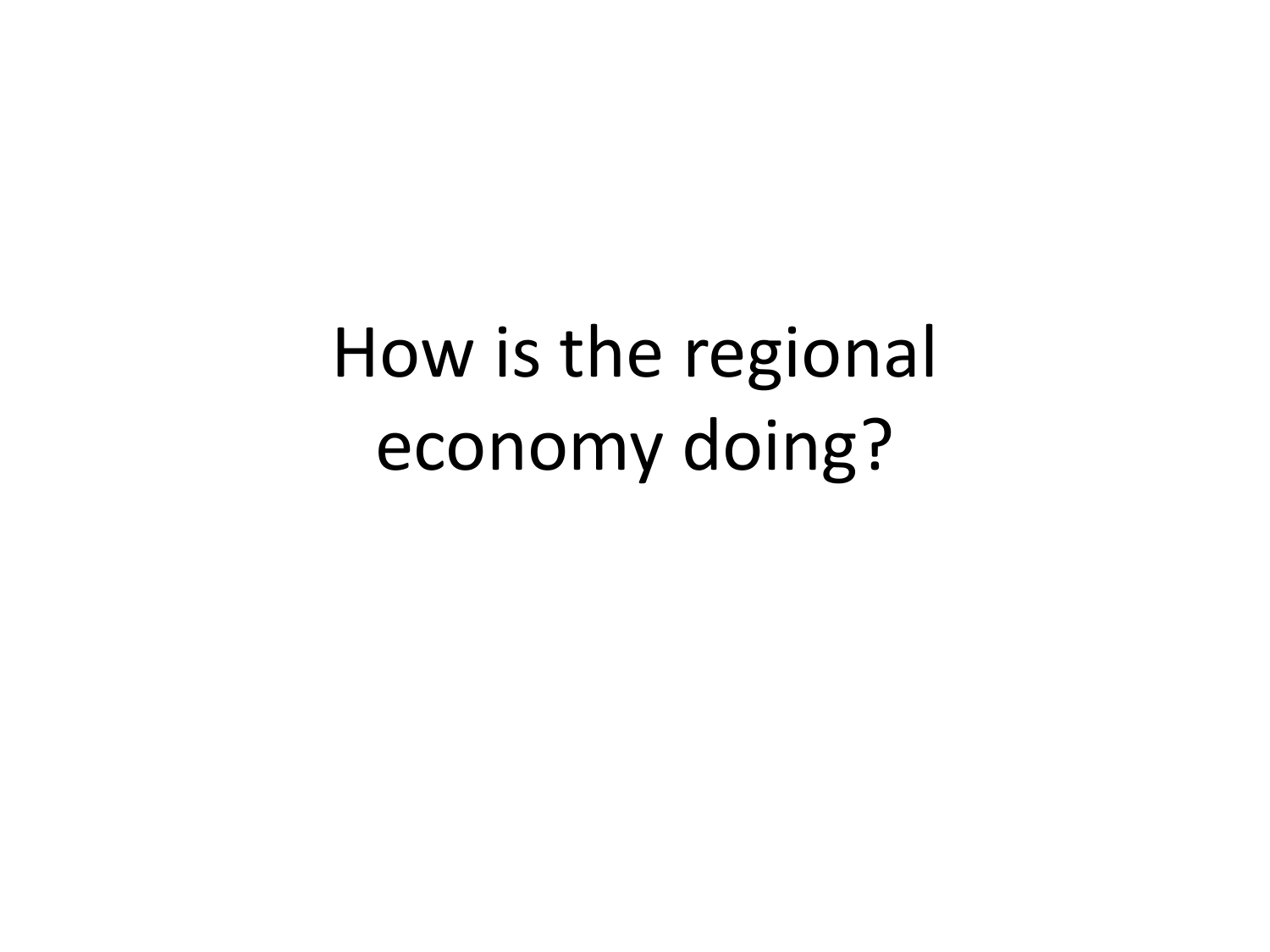#### Regional job growth outpaces state and nation: 1990-2012

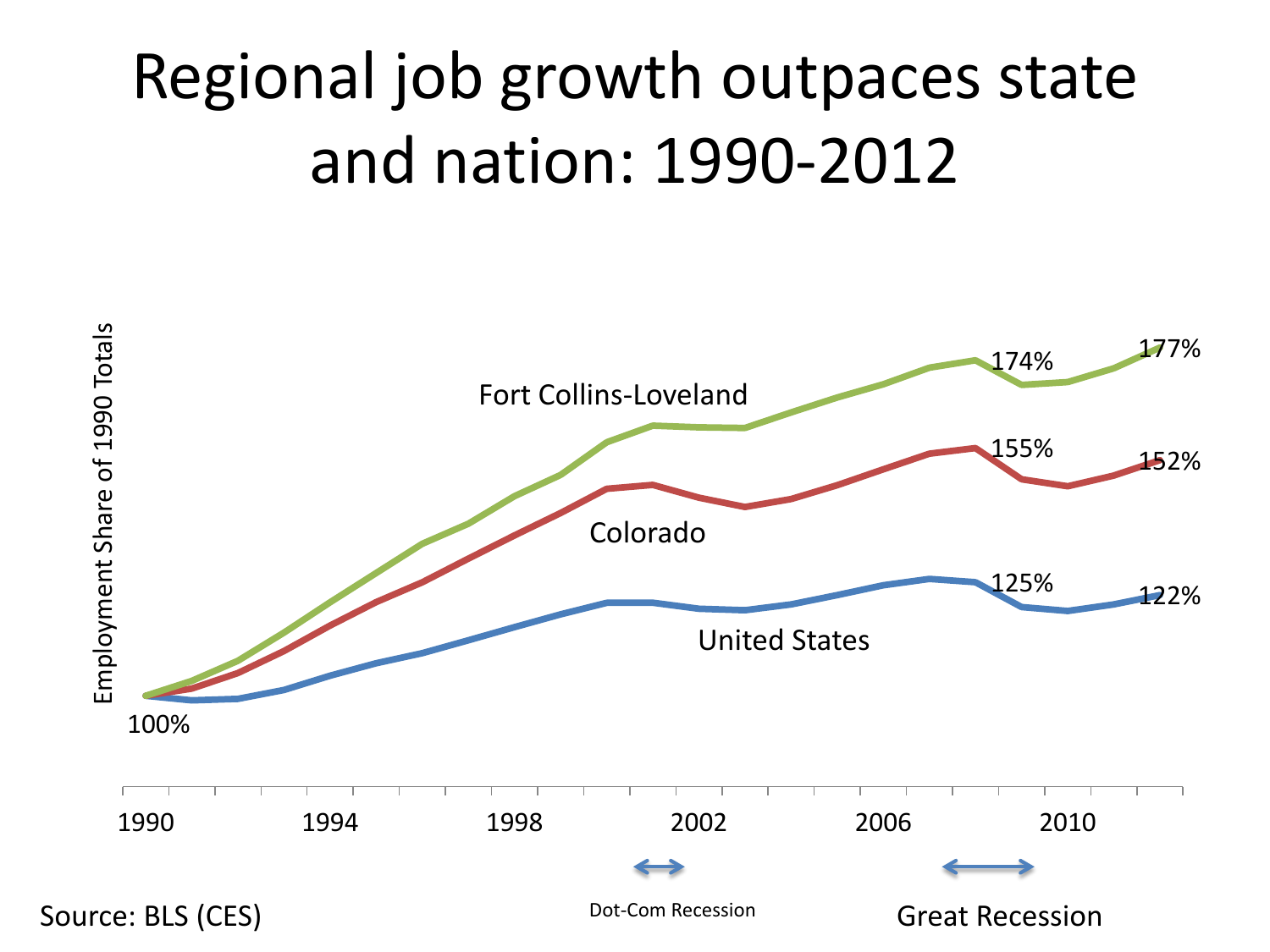# Health, consumers and manufacturing(!) driving the local recovery



10 Leading Job Growth Industries Fort Collins-Loveland: 2009-12

Source: EMSI-QCEW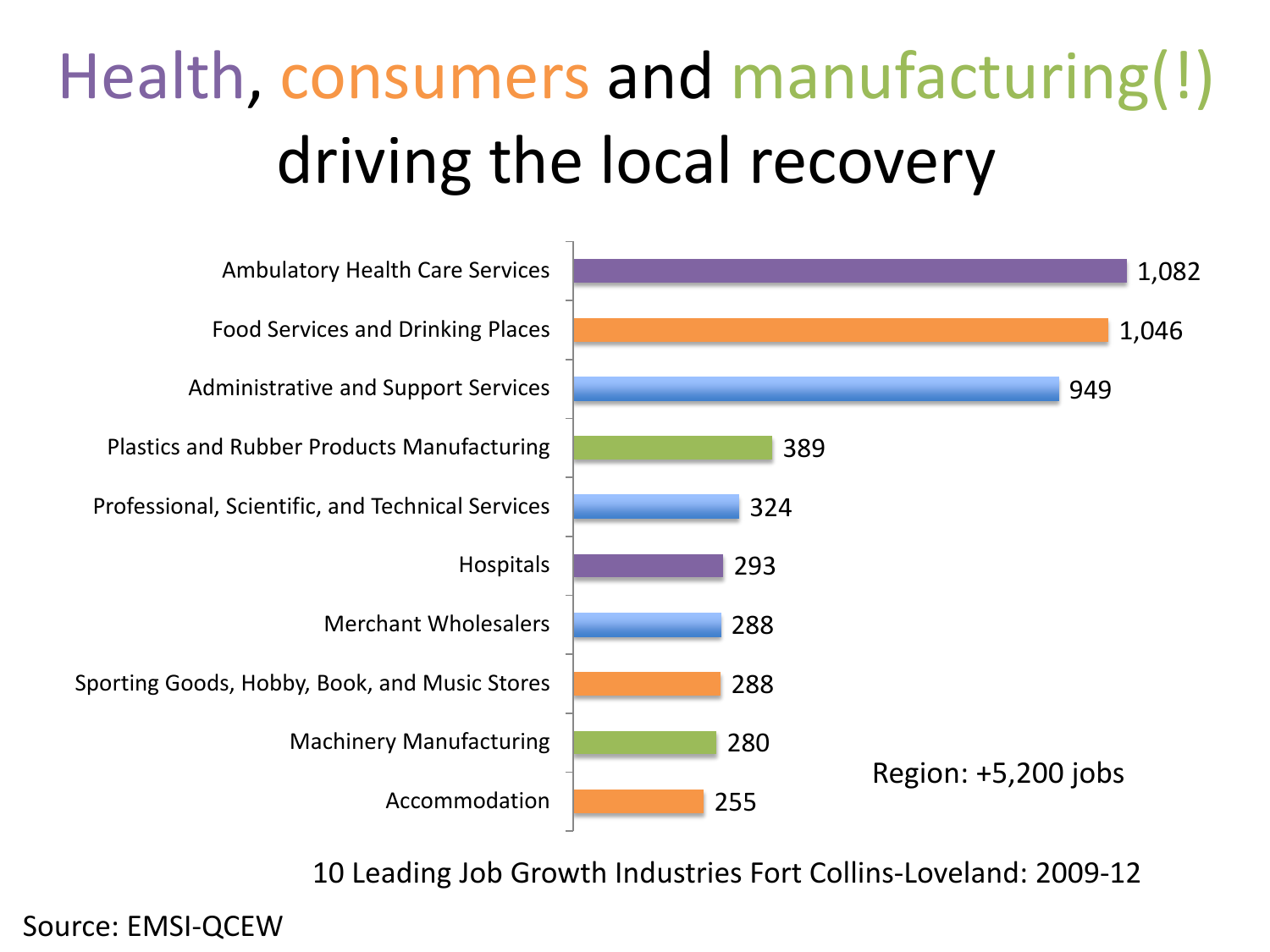#### Manufacturing(!) driving local decline



10 Largest Declining Job Growth Industries Fort Collins-Loveland: 2001-12

Source: EMSI-QCEW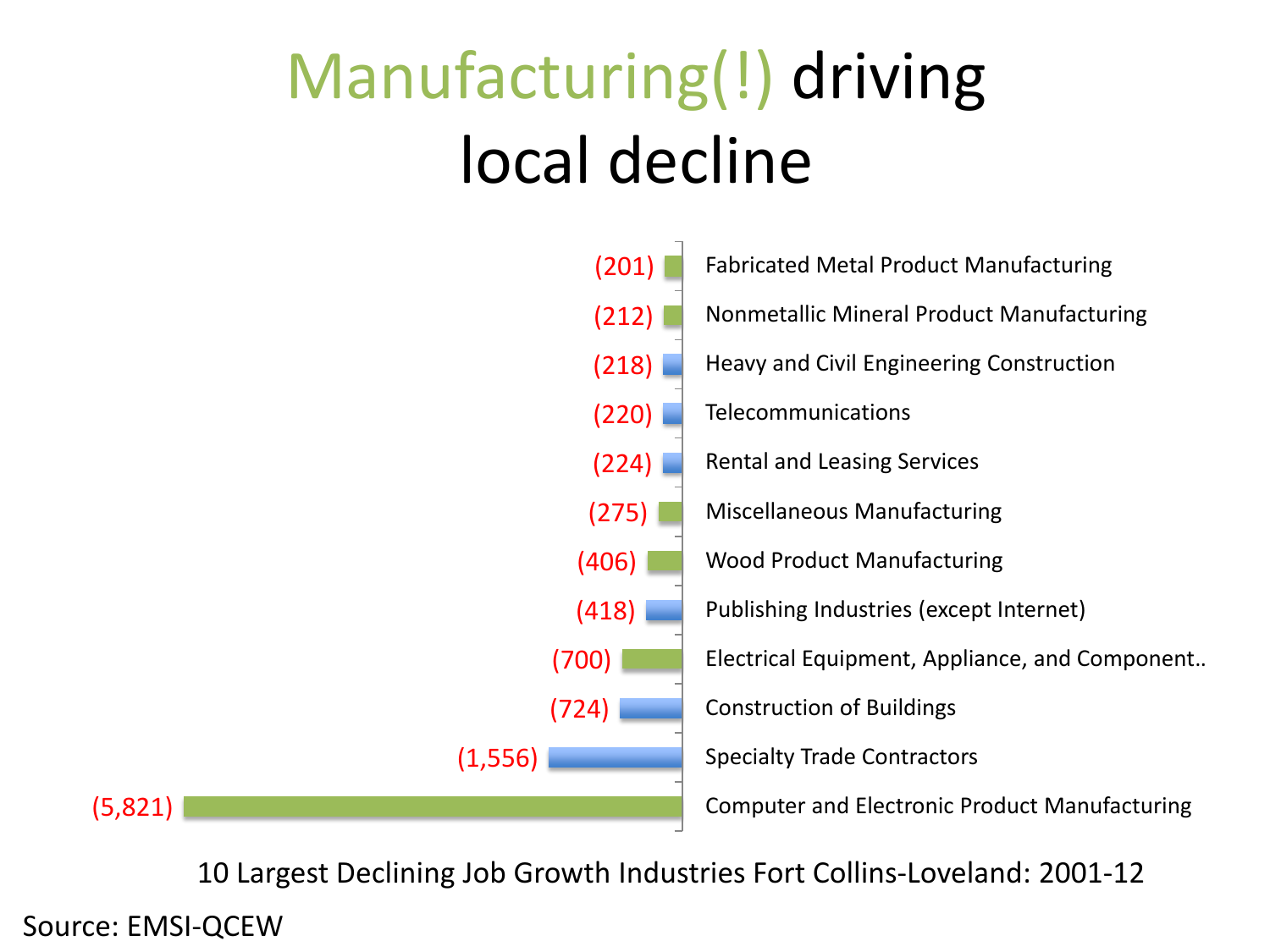# Regional Summary

- Healthcare continues as an important regional driver
	- Will be accentuated by Obama-care and growing and aging population
- As the region grows its economy is diversifying – Looking more like a self-contained city
- Manufacturing is too general of a term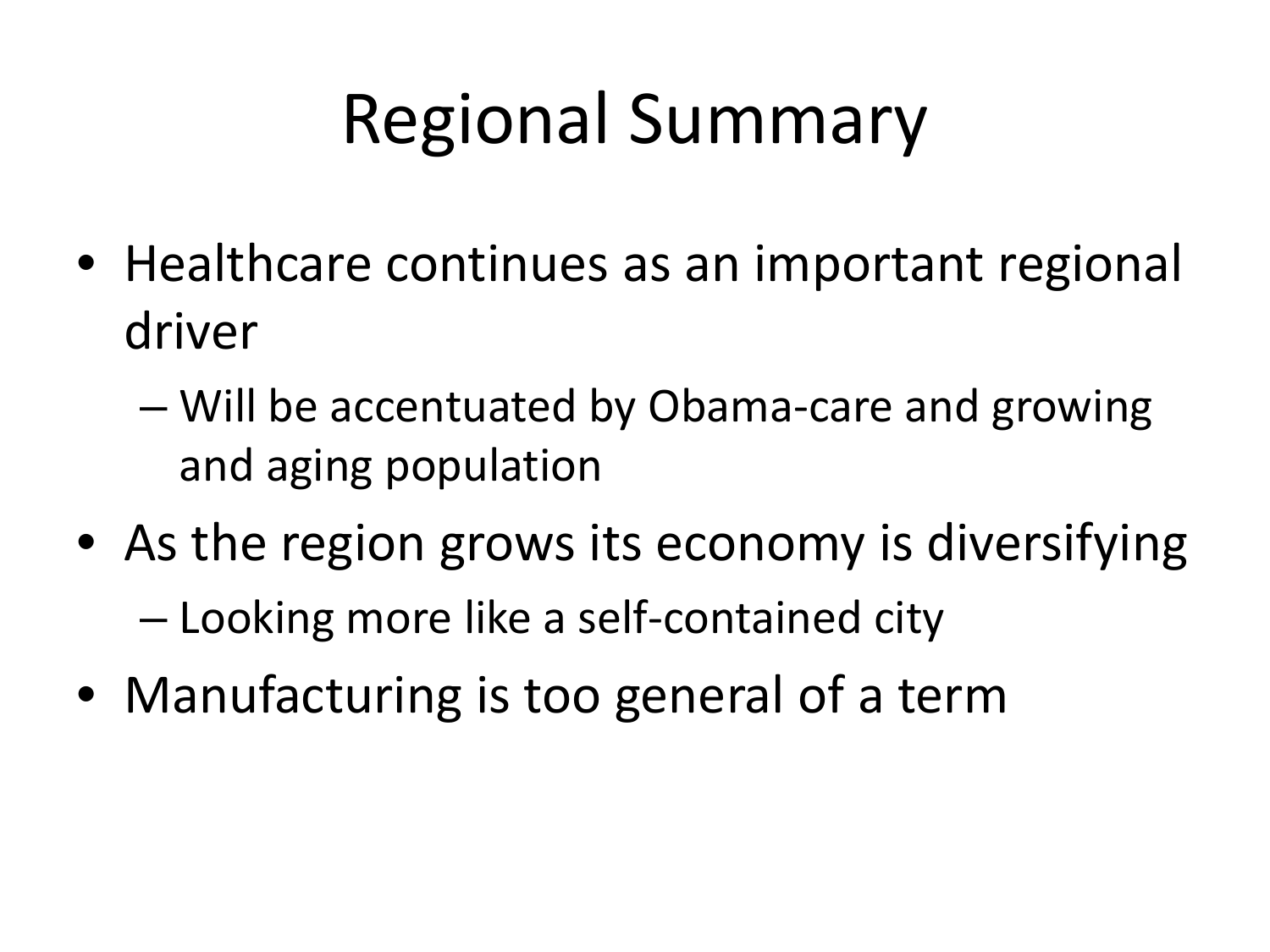#### A closer look at advanced-tech

Industries where science and technology occupations are at least twice the share of total employment than average and Colorado is an important player. (BLS and CDLE-LMI)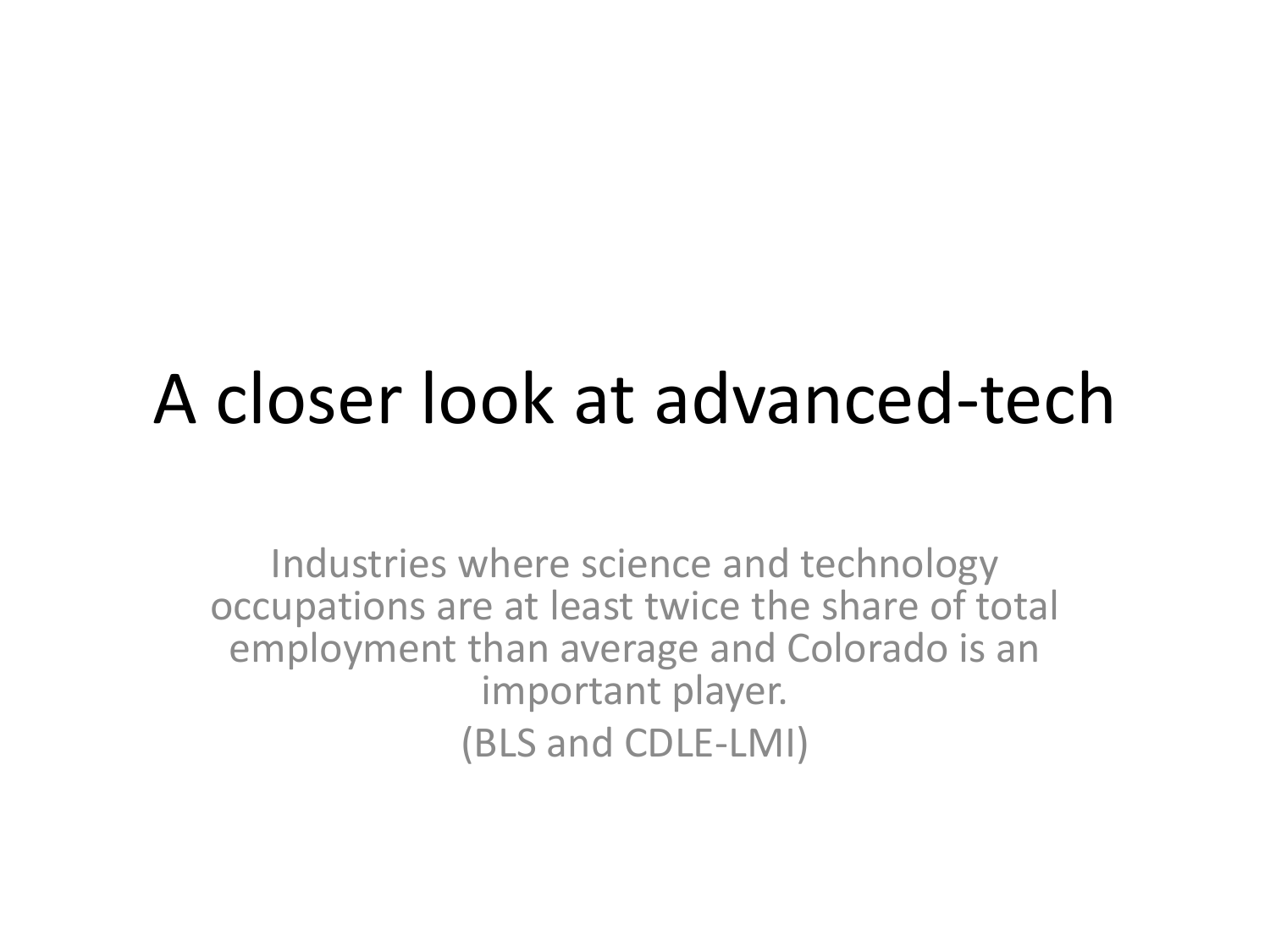## The great moderation of the Colorado "Advanced Technology" economy



Source: BLS-CES and CDLE-LMI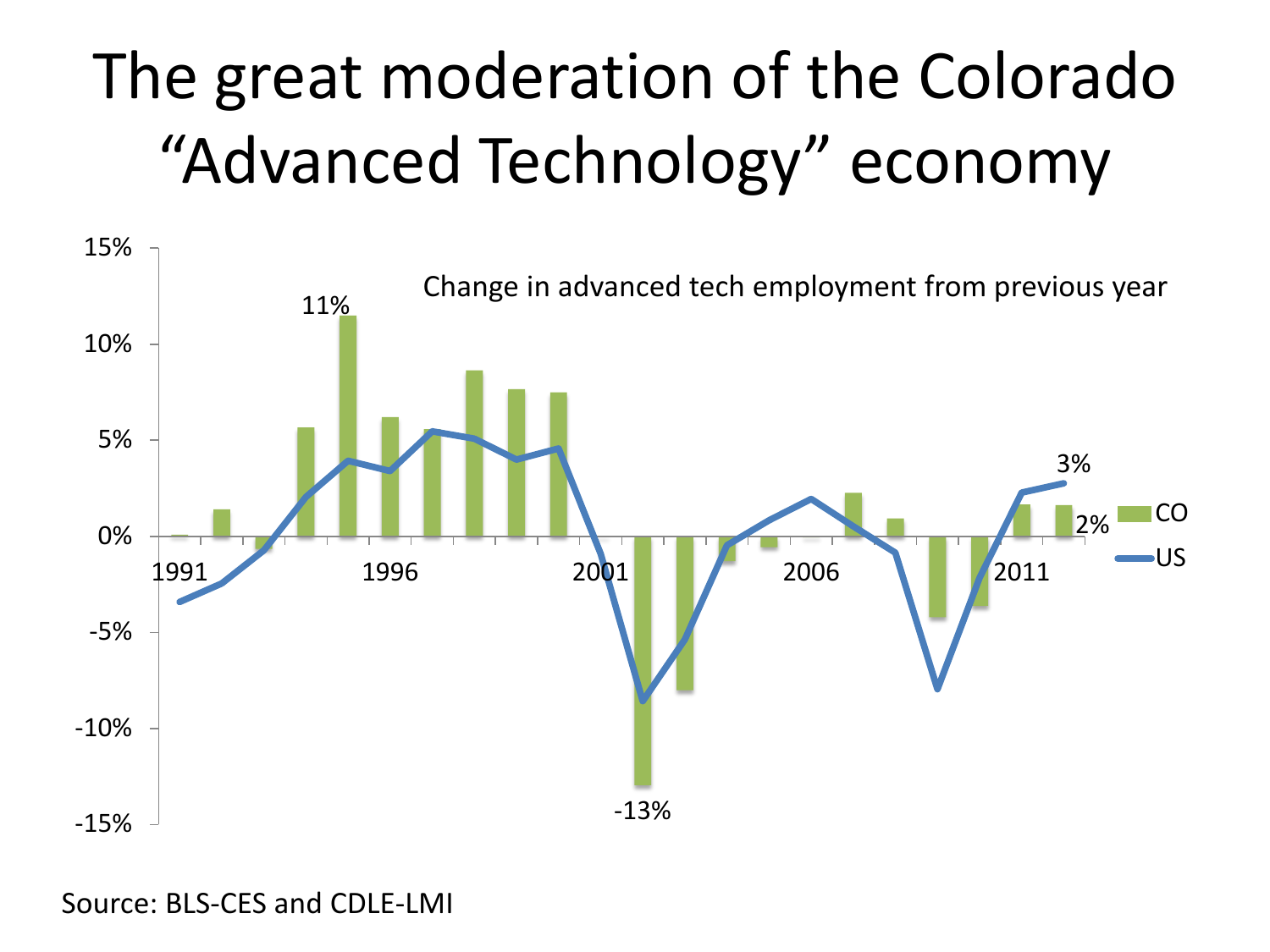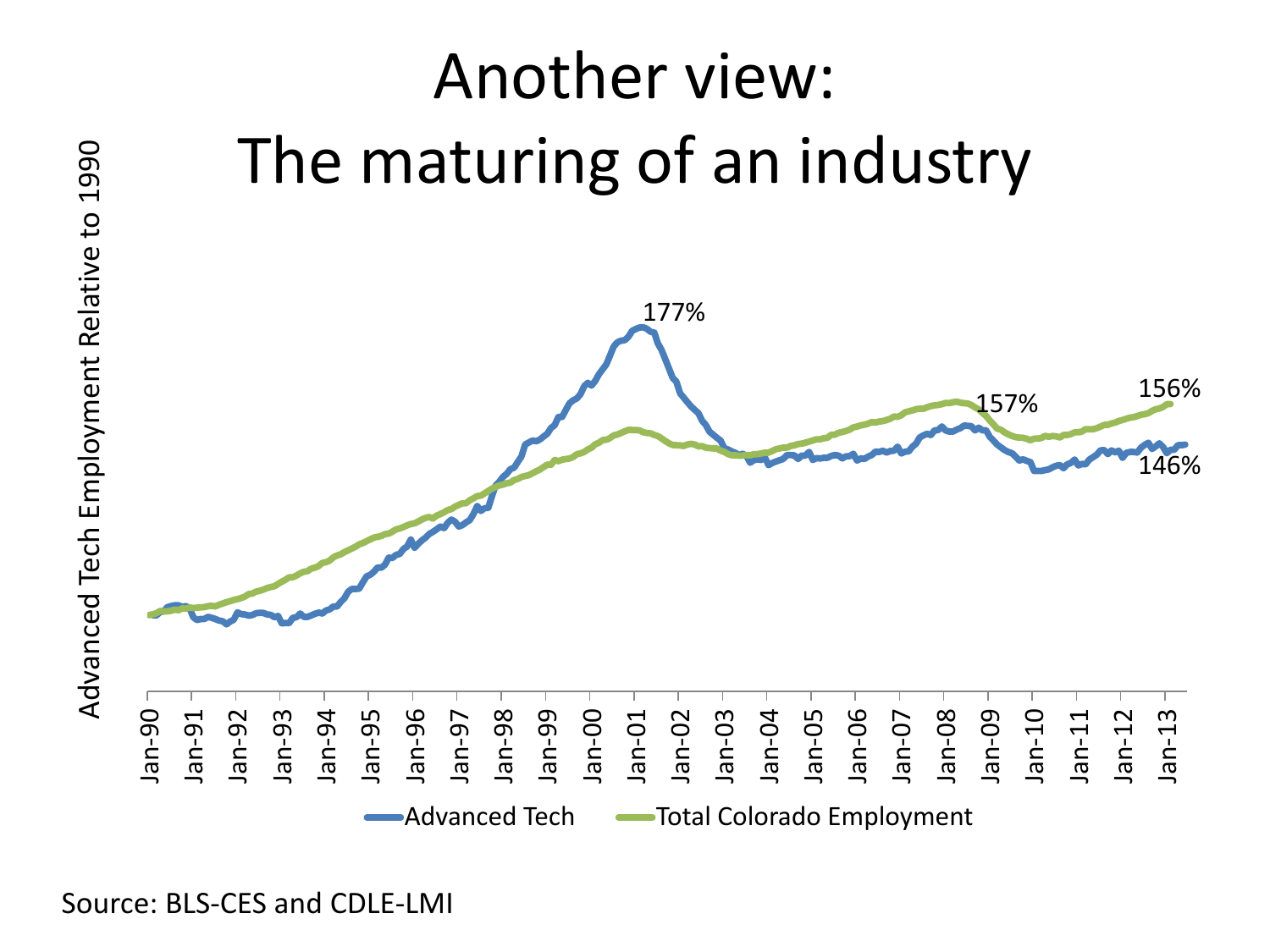#### Advanced technology's share of stateemployment back to pre dot-com level



Source: CDLE-LMI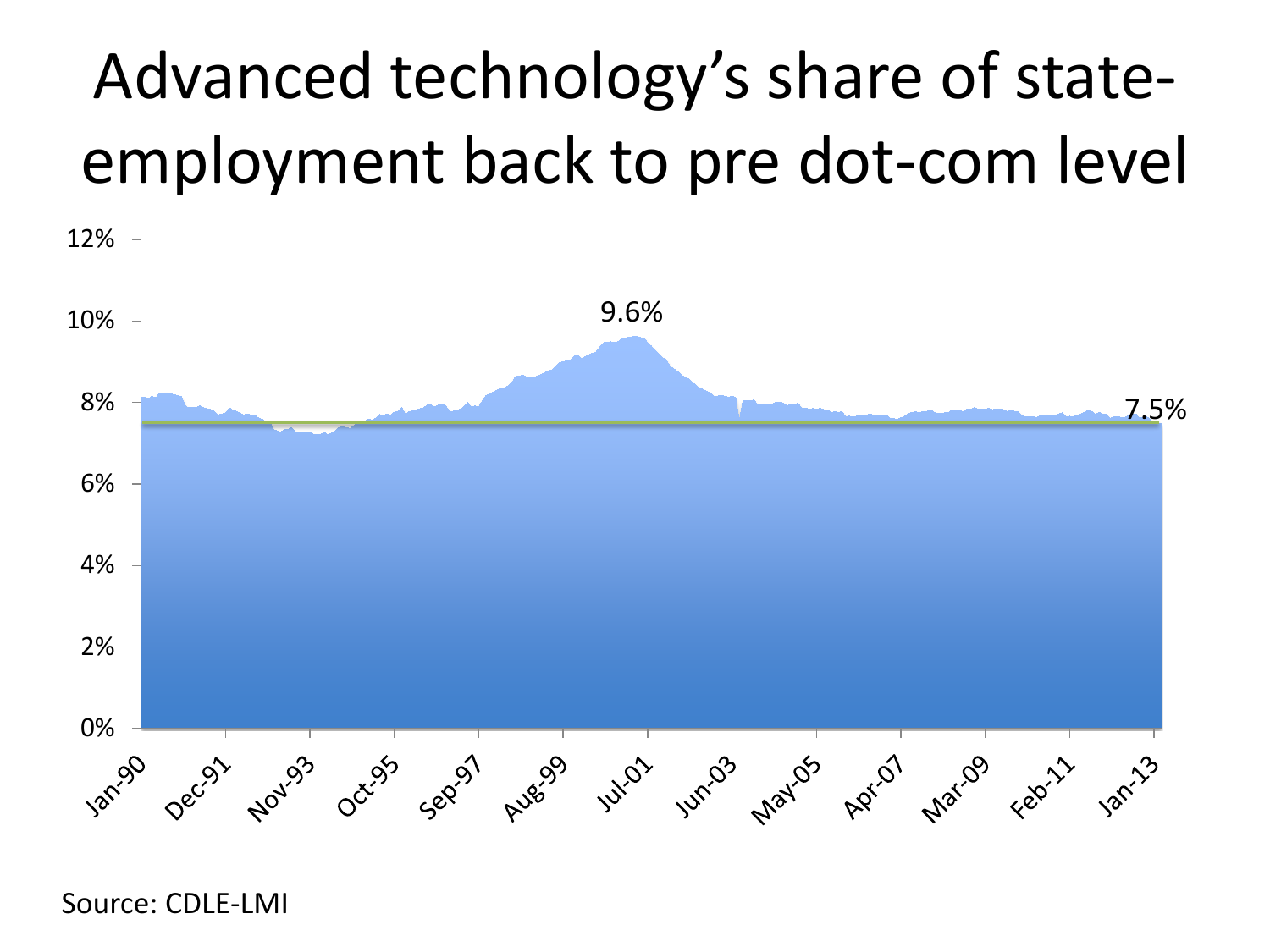#### Regional advanced technology declining faster than state and nation

#### Employment Trends by Advanced-Tech Industry: 2001-12



| <b>Region</b> | 2001 Jobs | 2012 Jobs | <b>Change</b> | % Change |
|---------------|-----------|-----------|---------------|----------|
| larimer       | 13,975    | 8,399     | -5,576        | $-40%$   |
| Nation        | 7,939,933 | 6,596,305 | $-1,343,628$  | $-17%$   |
| State         | 207,024   | 156,174   | -50,850       | $-25%$   |
|               |           |           |               |          |

Source: EMSI using CDLE-LMI definition of Advanced Tech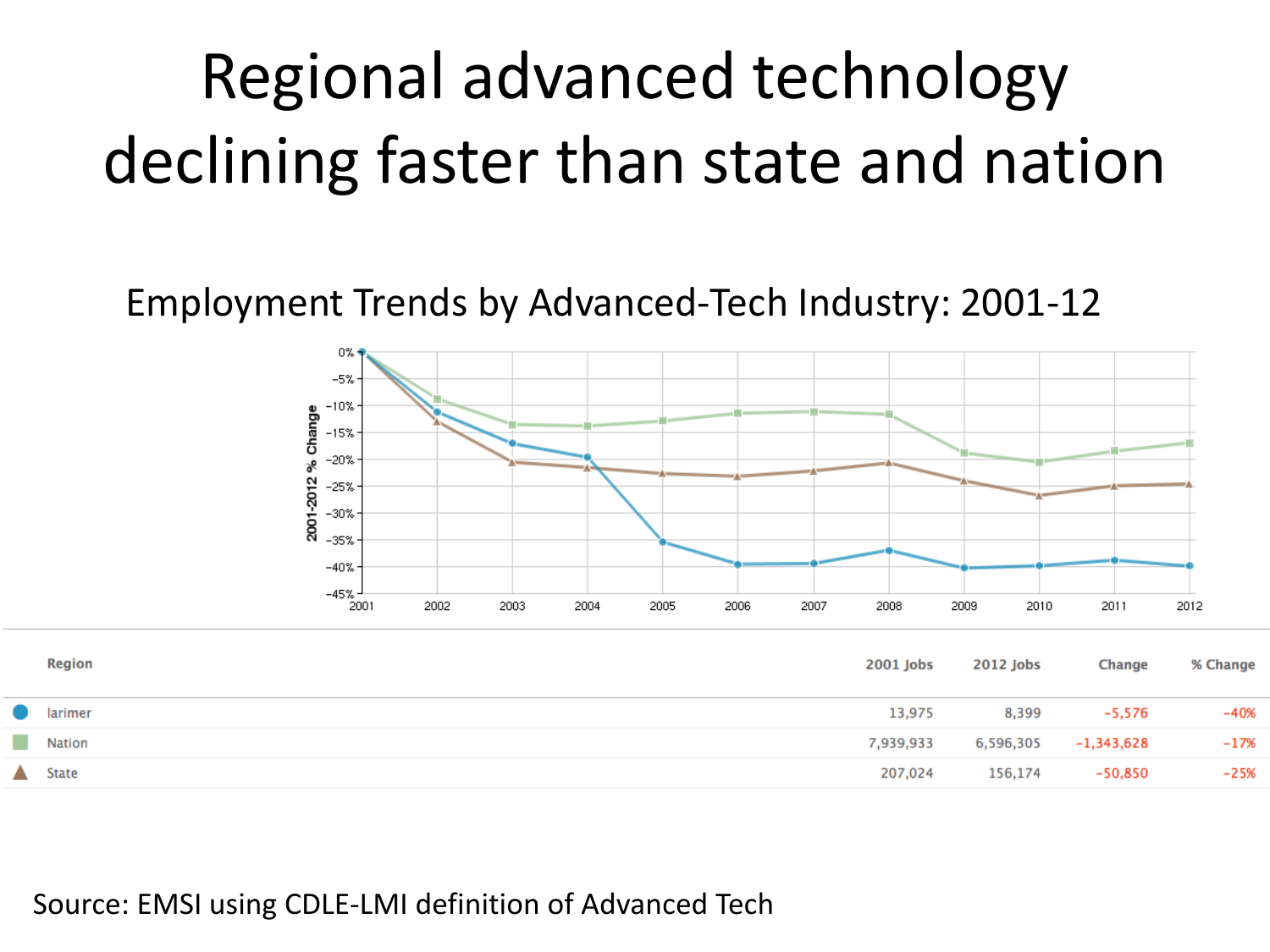#### A few words about investment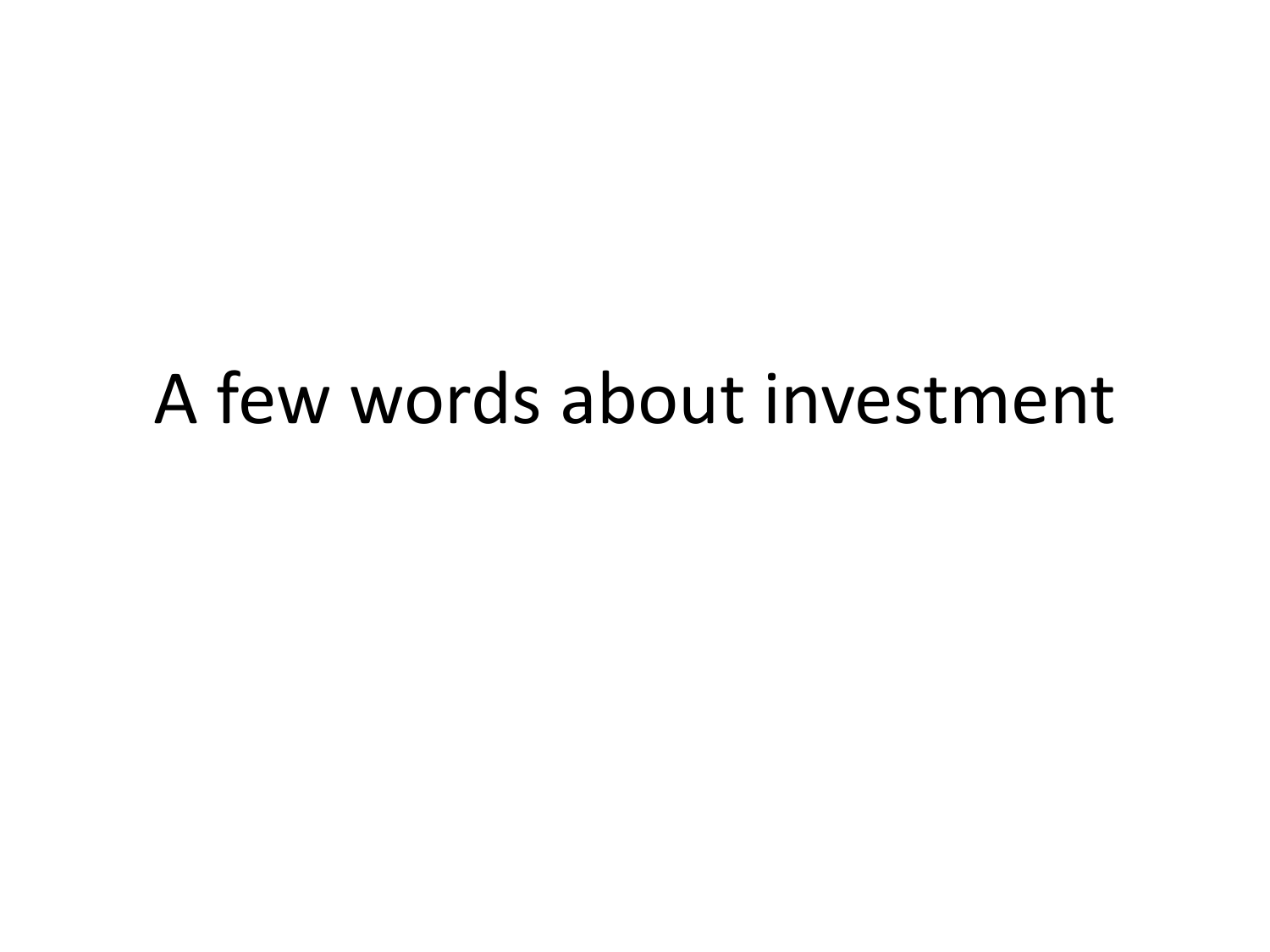### The coasts with the most: 2012 venture capital deals, by city

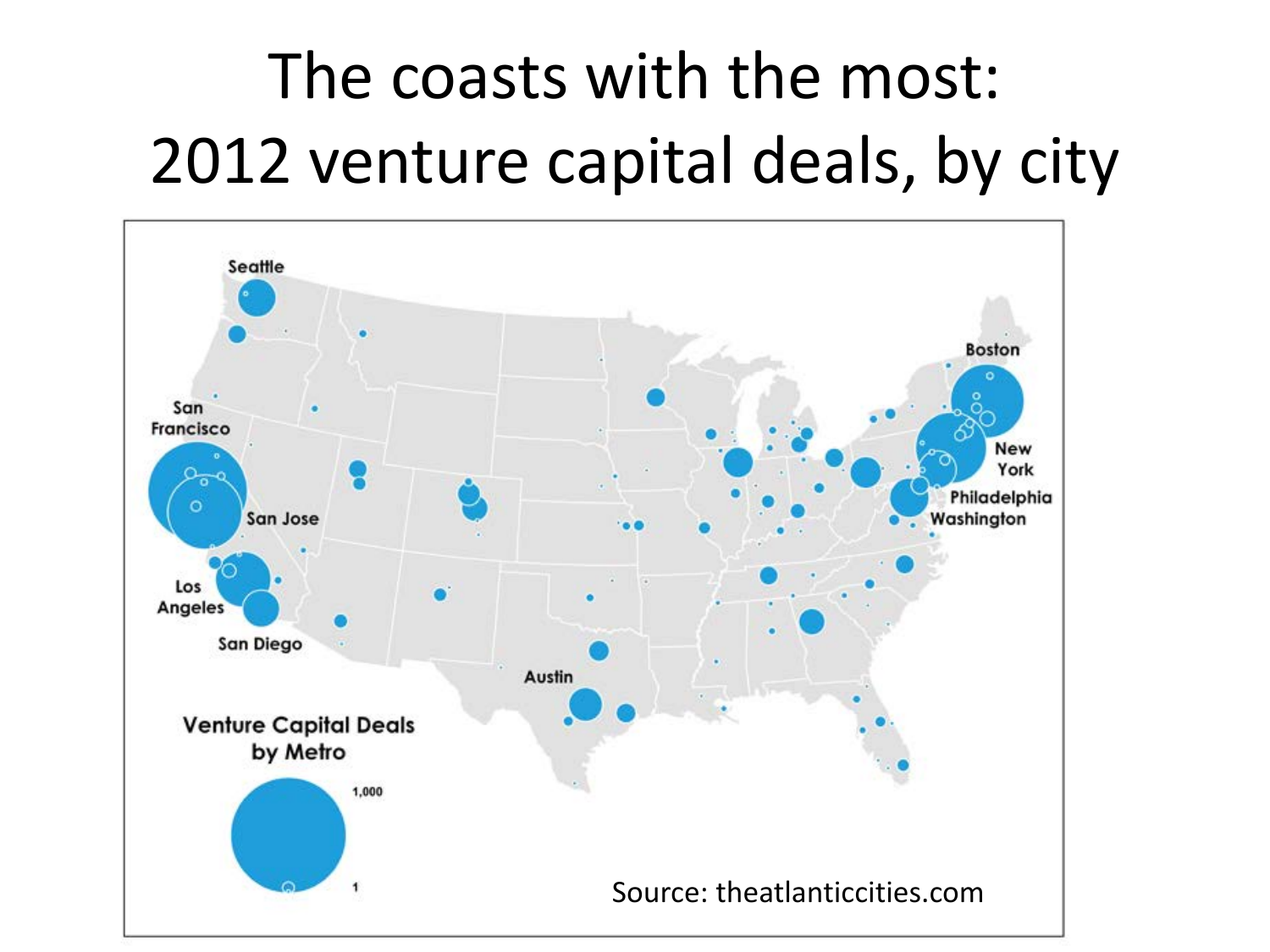#### And their share of all VC is growing over time



VC 2010-12:VC 1995-97, by Region

#### Source: Price Waterhouse Coopers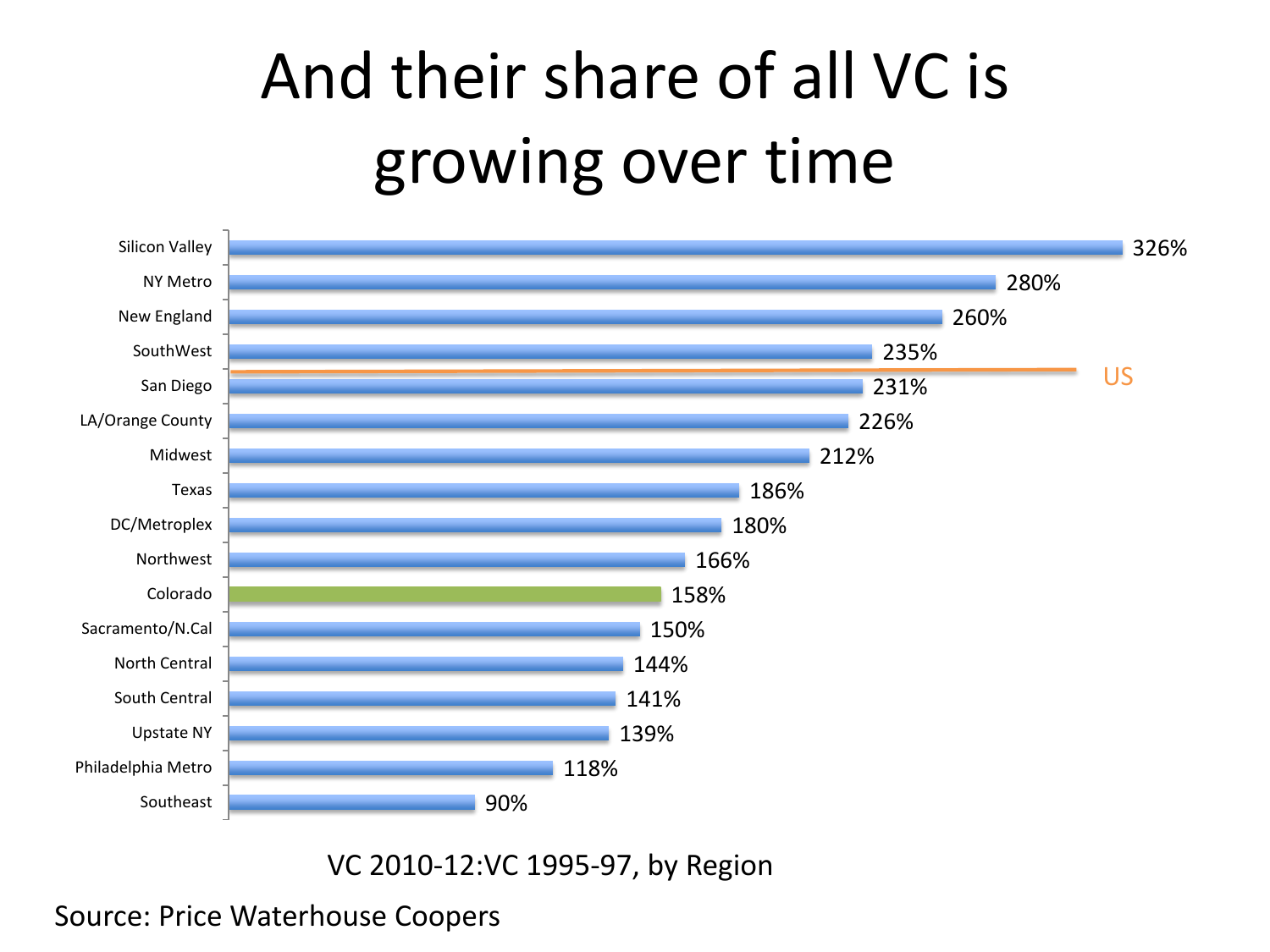"When all is said and done, venture capital and start-up activity today is associated with denser, more talent-driven, more diverse and innovative metros, reflecting the increasingly spiky nature of America's economic landscape."

Richard Florida, July 9 2013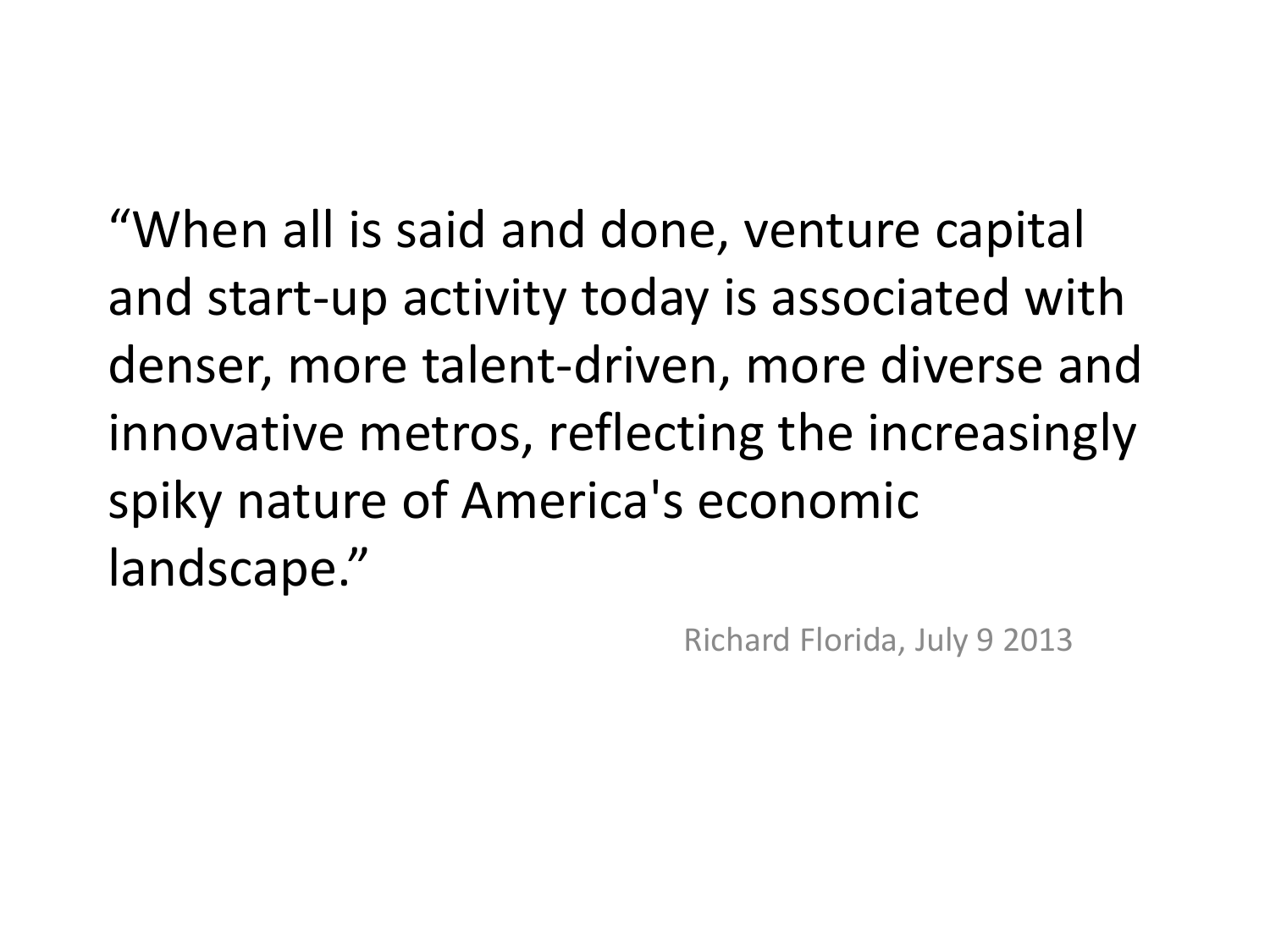# The changing regional high-tech workforce

In 2001 the region had a 75% higher concentration of "high-tech" workers than the nation. Today it is 53%.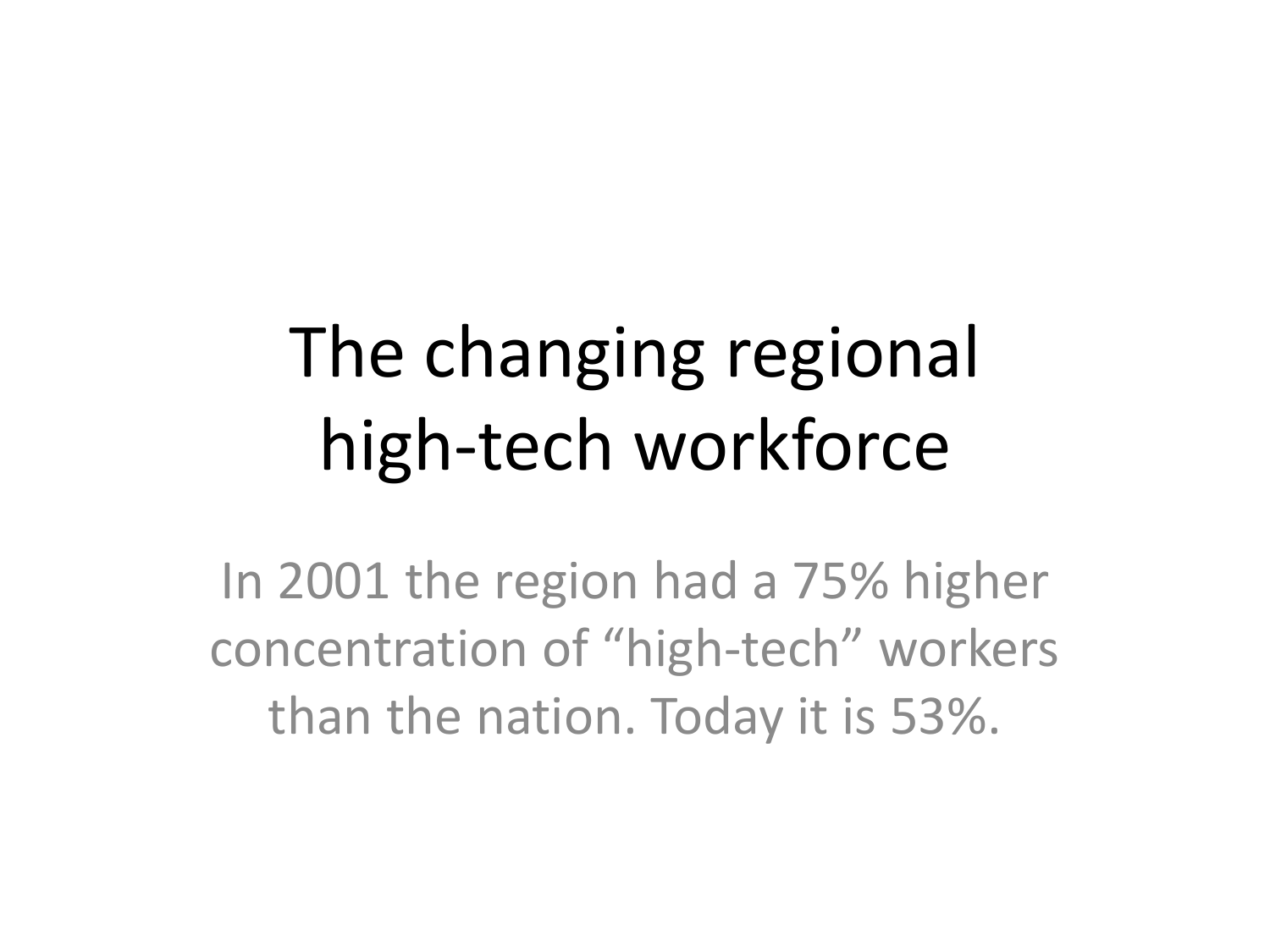#### High-tech occupation change: 2001-12



Source: EMSI using BLS (2005) definition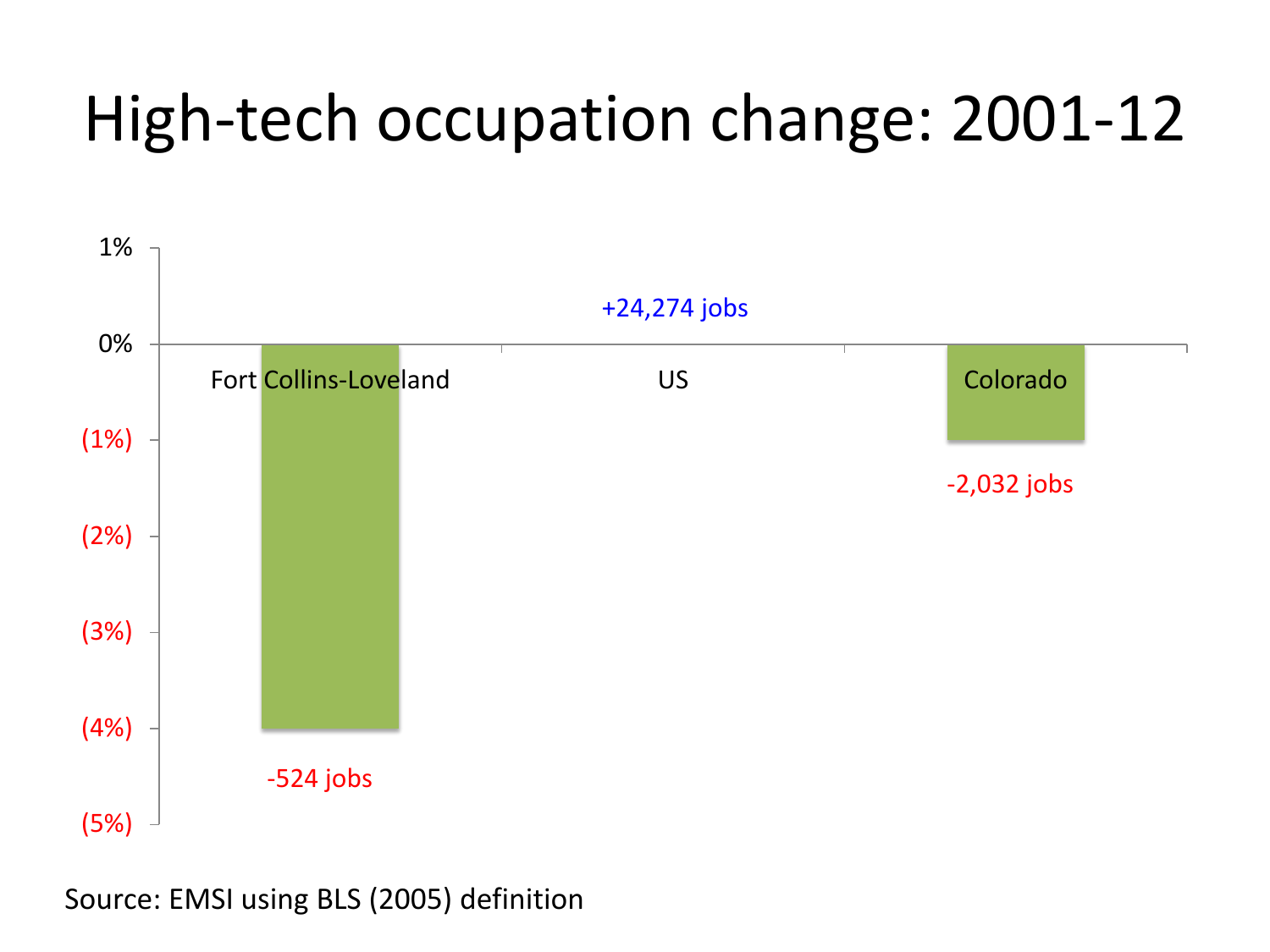#### Largest gainers and decliners: 2001-12

Software Developers and Programmers (437) Computer Hardware Engineers Engineering Technicians, Except Drafters Architectural and Engineering Managers Electrical and Electronics Engineers Biological Technicians Database and Systems Administrators and … Natural Sciences Managers Conservation Scientists and Foresters Biological Scientists



Change in occupations

Source: EMSI using BLS (2005) definition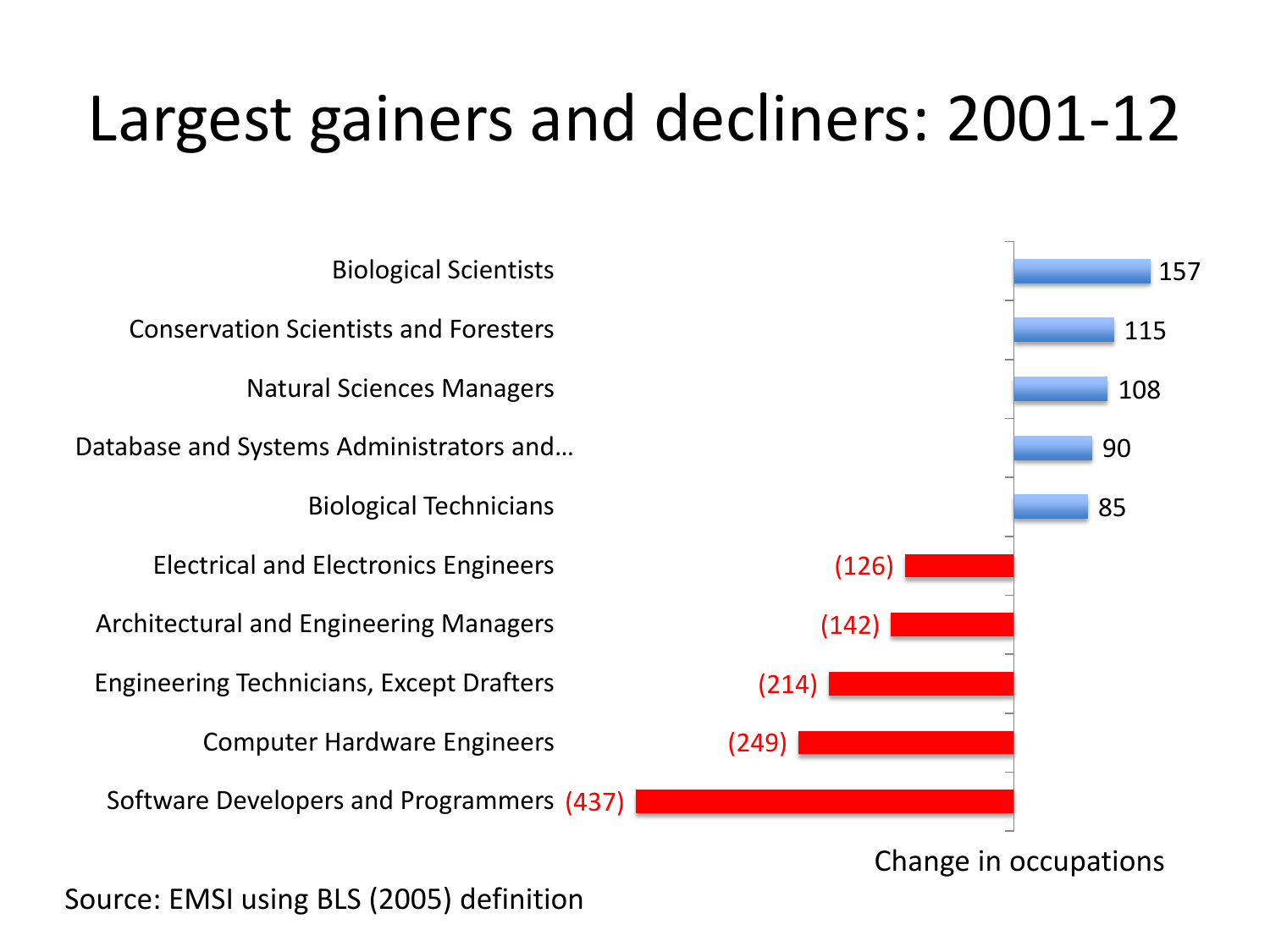#### High-tech occupation growth leaders due to competitive strength (projected)

- 1. Biological scientists
- 2. Conservation scientists and foresters
- 3. Natural sciences managers
- 4. Chemists and materials scientists
- 5. Biological technicians
- 6. Computer occupations, all other
- 7. Agricultural and food scientists
- 8. Electrical and electronics engineers
- 9. Miscellaneous life, physical, and social science technicians
- 10. Medical scientists

Source: EMSI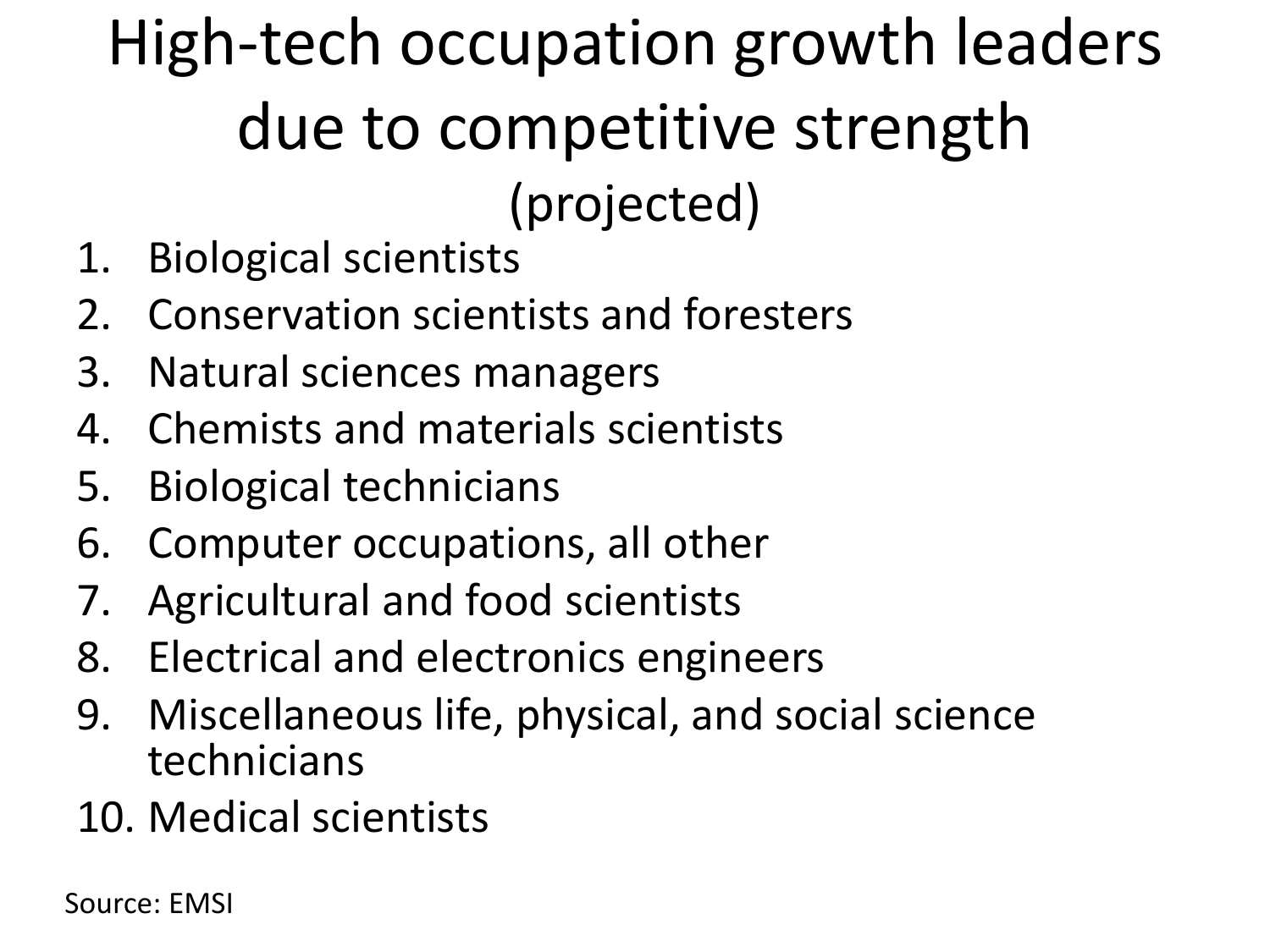- High-tech remains a critical part of the economic base
	- Yet industry prospects suggest many core companies are relatively mature
	- And international competition is fierce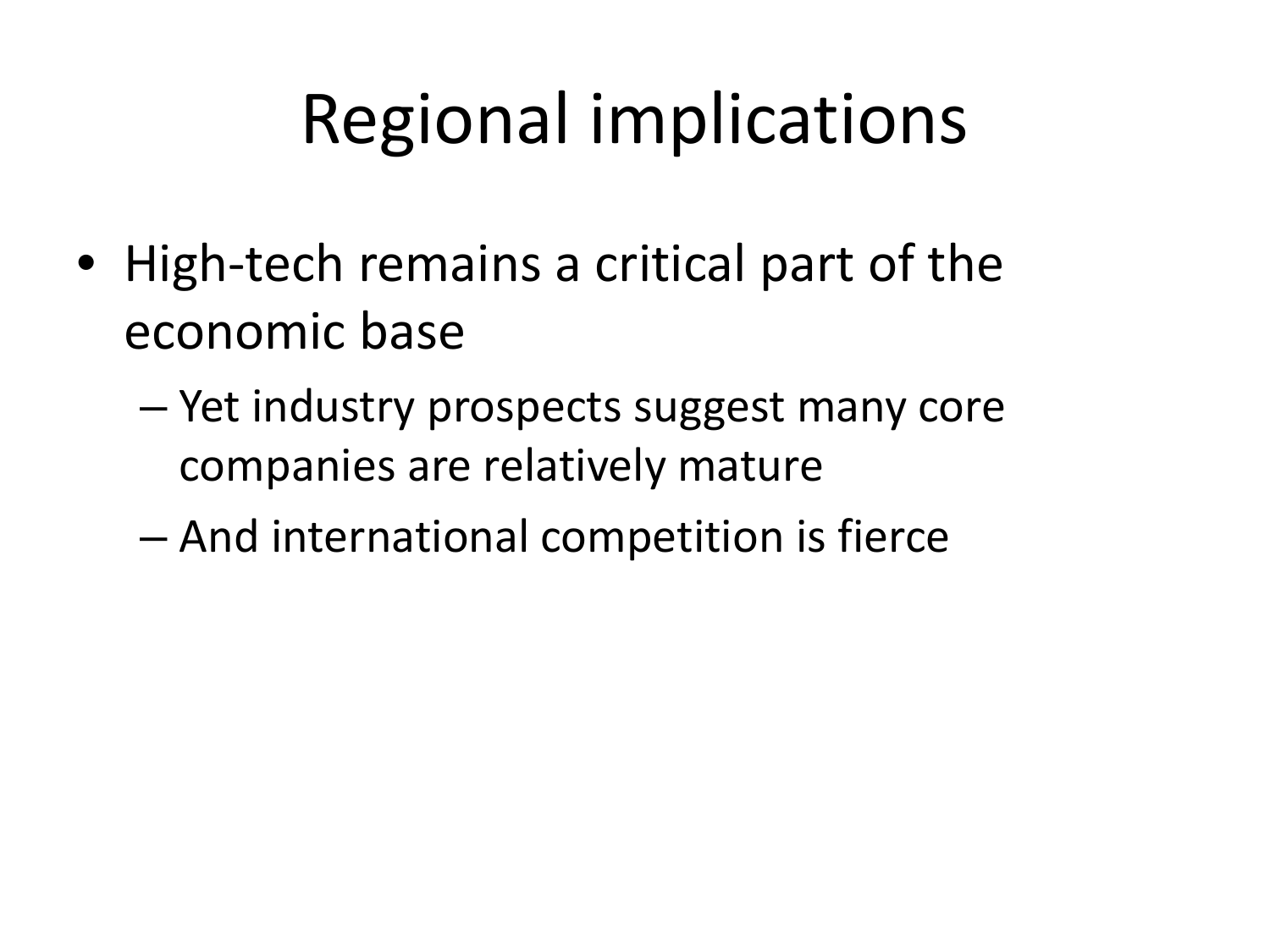• Although region is growing, high-tech still concentrated nationally in places with larger numbers of competing and complementary businesses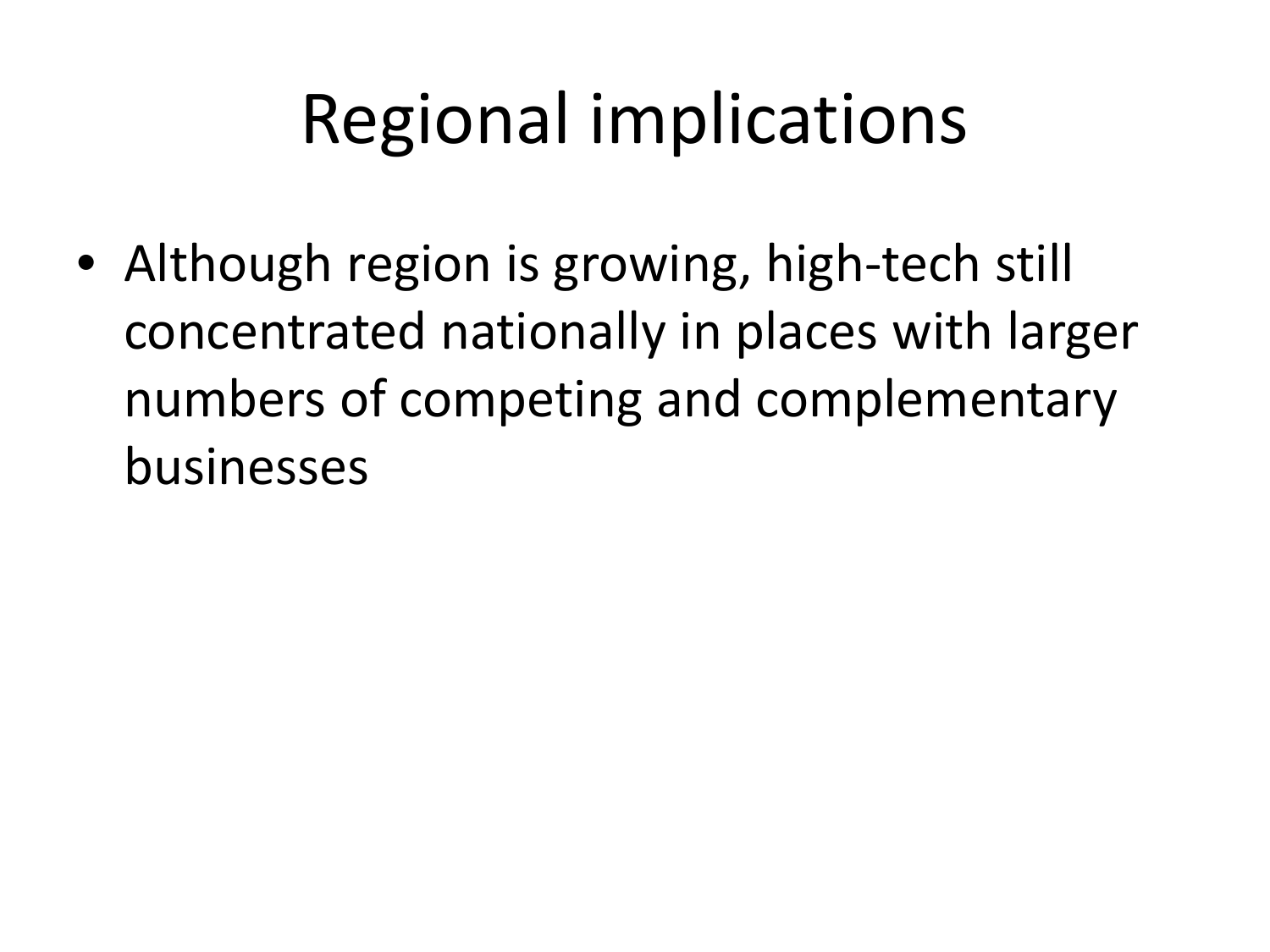• Creativity and user experience are becoming a larger part of nation's high-tech sector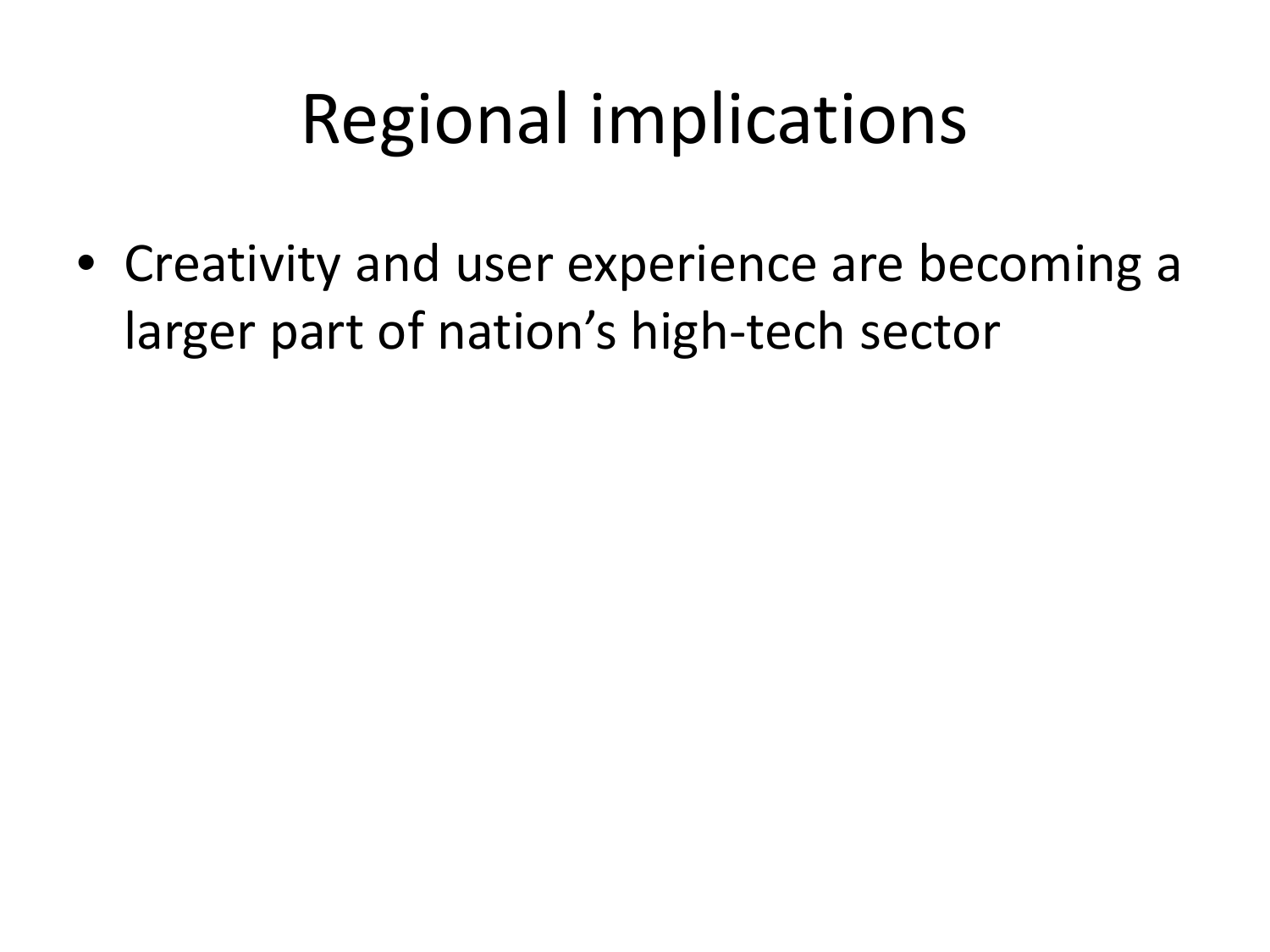• Projected growth more aligned with physical and environmental sciences